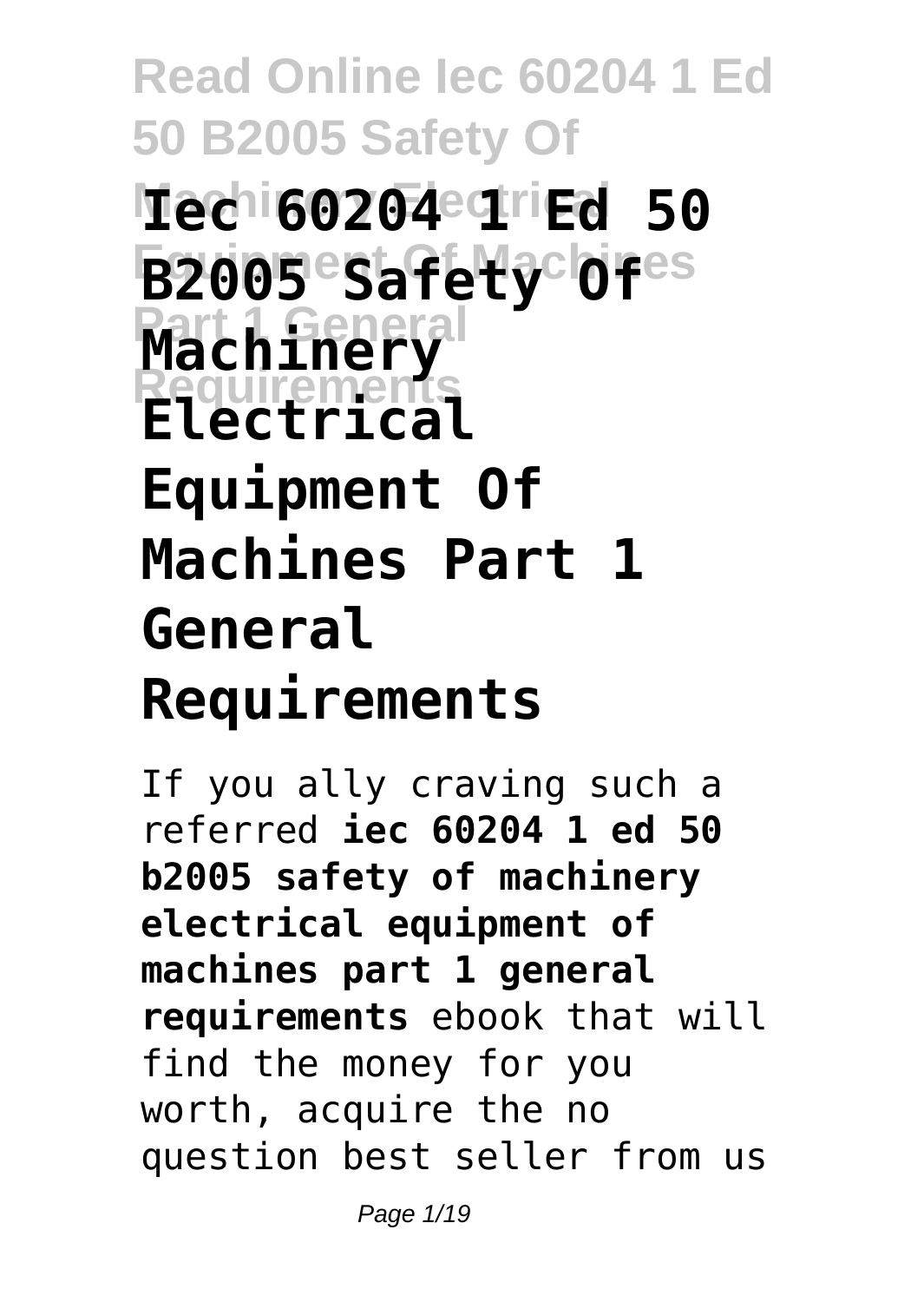currently from several preferred authors. If you **Parts of novels, tale, jokes,** and morenfictions desire to humorous books, collections are as well as launched, from best seller to one of the most current released.

You may not be perplexed to enjoy all ebook collections iec 60204 1 ed 50 b2005 safety of machinery electrical equipment of machines part 1 general requirements that we will agreed offer. It is not on the order of the costs. It's nearly what you dependence currently. This iec 60204 1 ed 50 b2005 safety of Page 2/19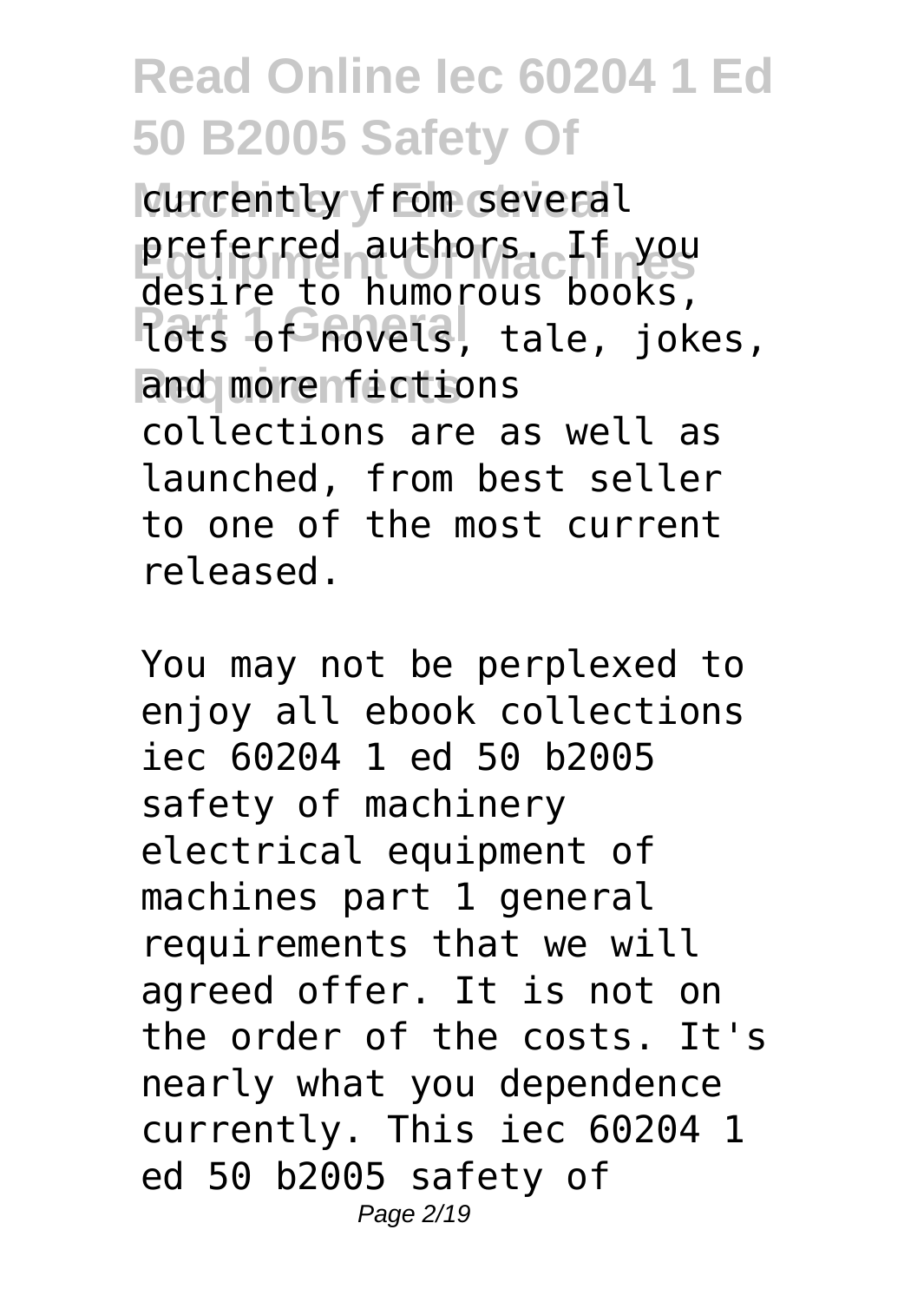machinery electrical equipment of machines part 1 of the most involved sellers **Requirements** here will categorically be general requirements, as one accompanied by the best options to review.

Expert Interview to the updated IEC 60204-1 *Verification of shortcircuit strength for control systems according IEC/EN 60204-1 Introduction to IEC/EN 60204-1 Verification of heating for control systems according IEC/EN 60204-1* IEC 60204 Safety of machinery-Electrical Equipment of Machines Overview with High Tech Design Safety The Importance Page 3/19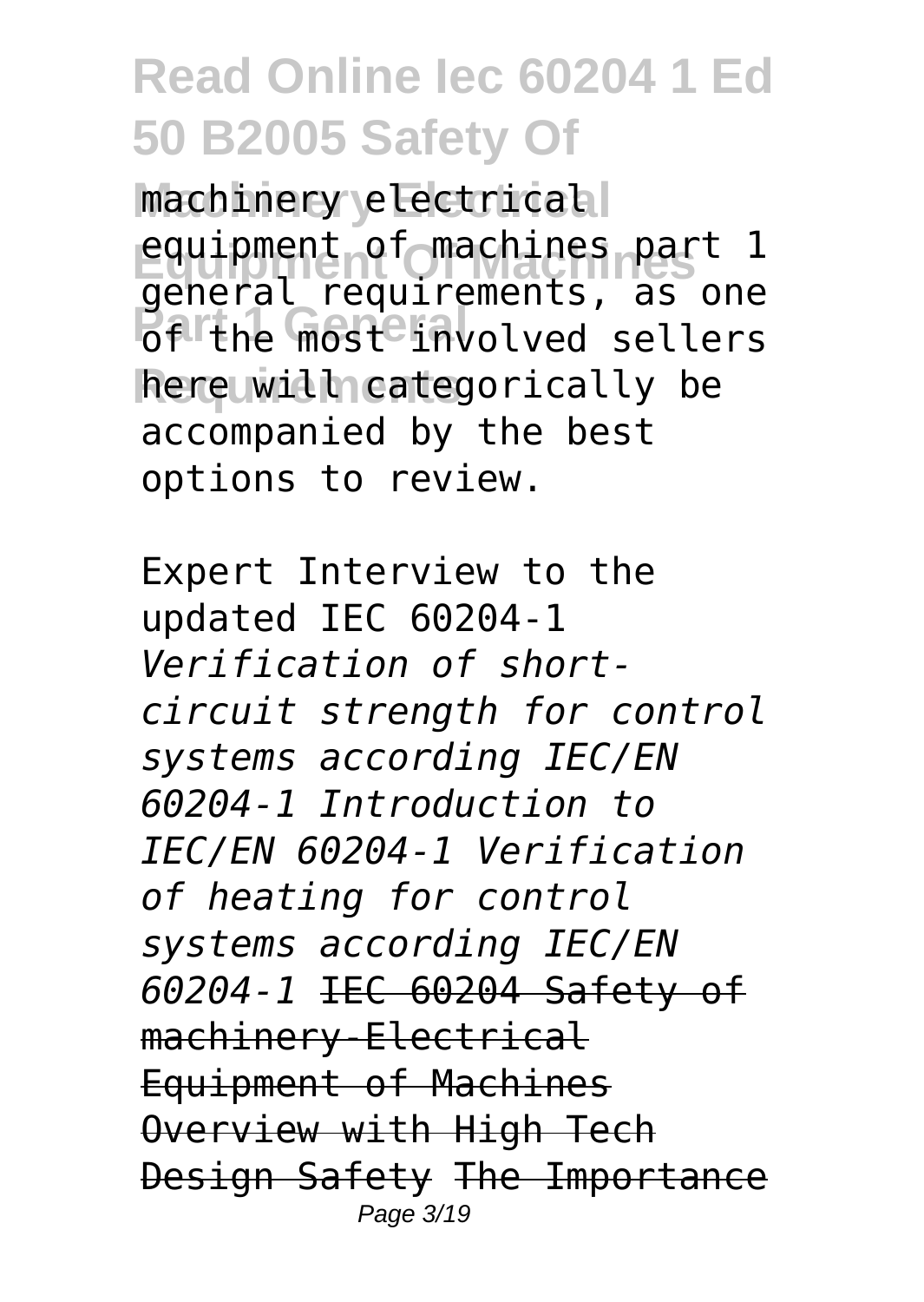of IEC International **Standards Experteninterview**<br>Elim Geönderten BIN EN **Part 1 General** 60204-1:2019 HOUSE REWIRE - **Requirements** First Fix \u0026 Consumer zur geänderten DIN EN Unit Install *Conducted Immunity: Schlöder CDG 7000 (expl. IEC 61000-4-6)* CE Pre-Compliance, EMC Immunity to Conducted Disturbances EN/IEC 61000-4-6 Basic Electrical Safety Tests on A Dale 601 and a BC 2010 *CE Marking For Machinery Analog Simulator 4-20mA and 0-10VDC* **Sweep and Step Feature CE** Marking Electrical Engineering | LVD Testing Die neue EN 60204-1:2018 zur Maschinensicherheit | Was ändert sich? 2.4 GHz Radio IoT Power Usage IEC Standard Page 4/19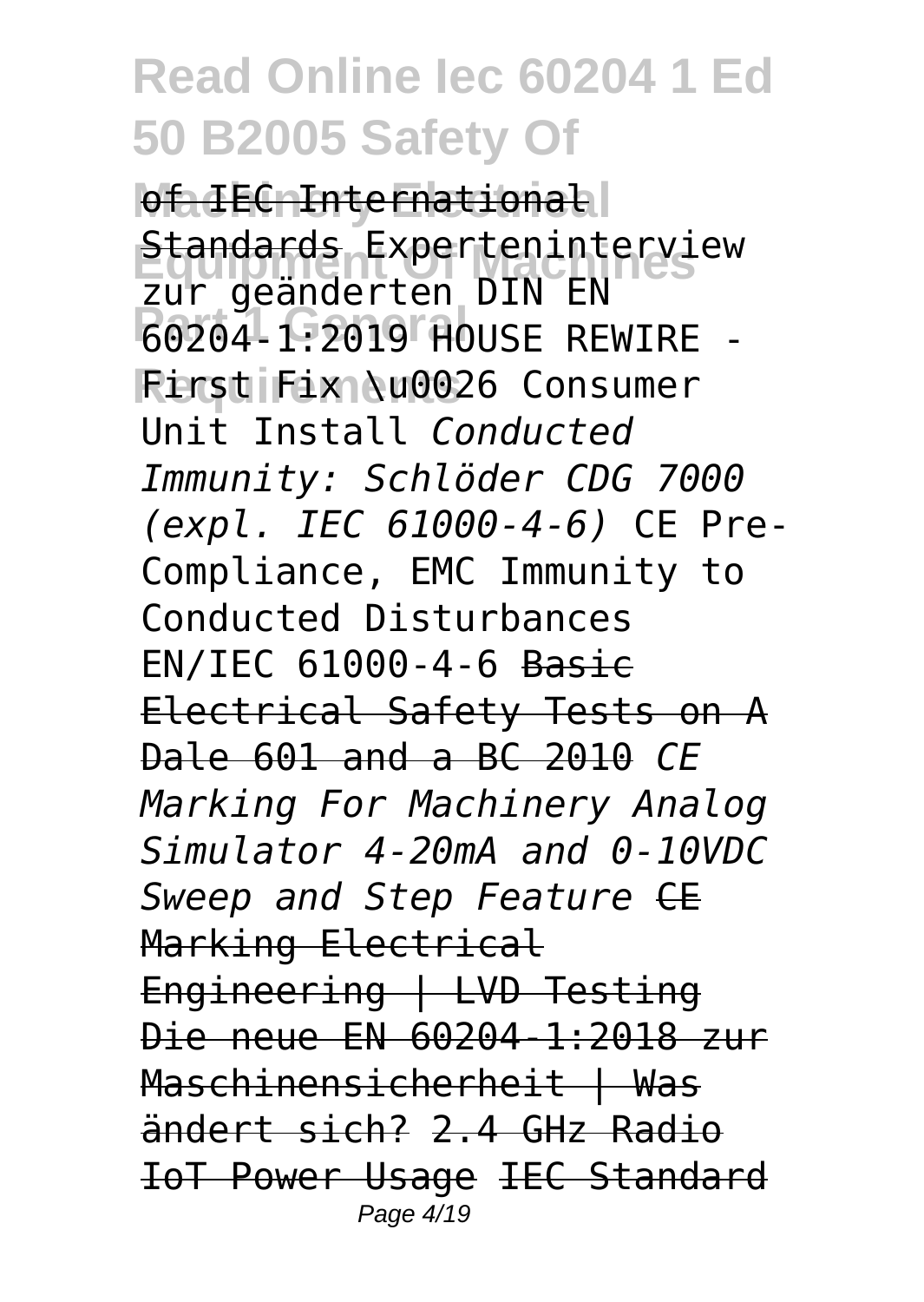**|| a International Electrical Equipment Of Machines** *Machinetester volgens o.a.* **Part 1 General** *IEC 60204-1 EMERGENCY* **Requirements** *ASSESSMENT (TRIAGE) USING* Standard *Profitest Prime THE ABCDE PRINCIPLE Functional Safety of Machinery: EN ISO 13849-1* IEC 61508 Overview - Excerpt from Software Development For Safety-Critical Environments Webinar **Overview of 60601 1 3rd Edition Webinar** Overview of 61010 1 3rd Edition Webinar Compliance with Medical Standards IEC 62304, ISO 14971, IEC 60601, FDA Title 21 CFR Part 11*ECG part 1, EST part* **TÜV Rheinland at P\u0026G Vendor Days 2019 |** Page 5/19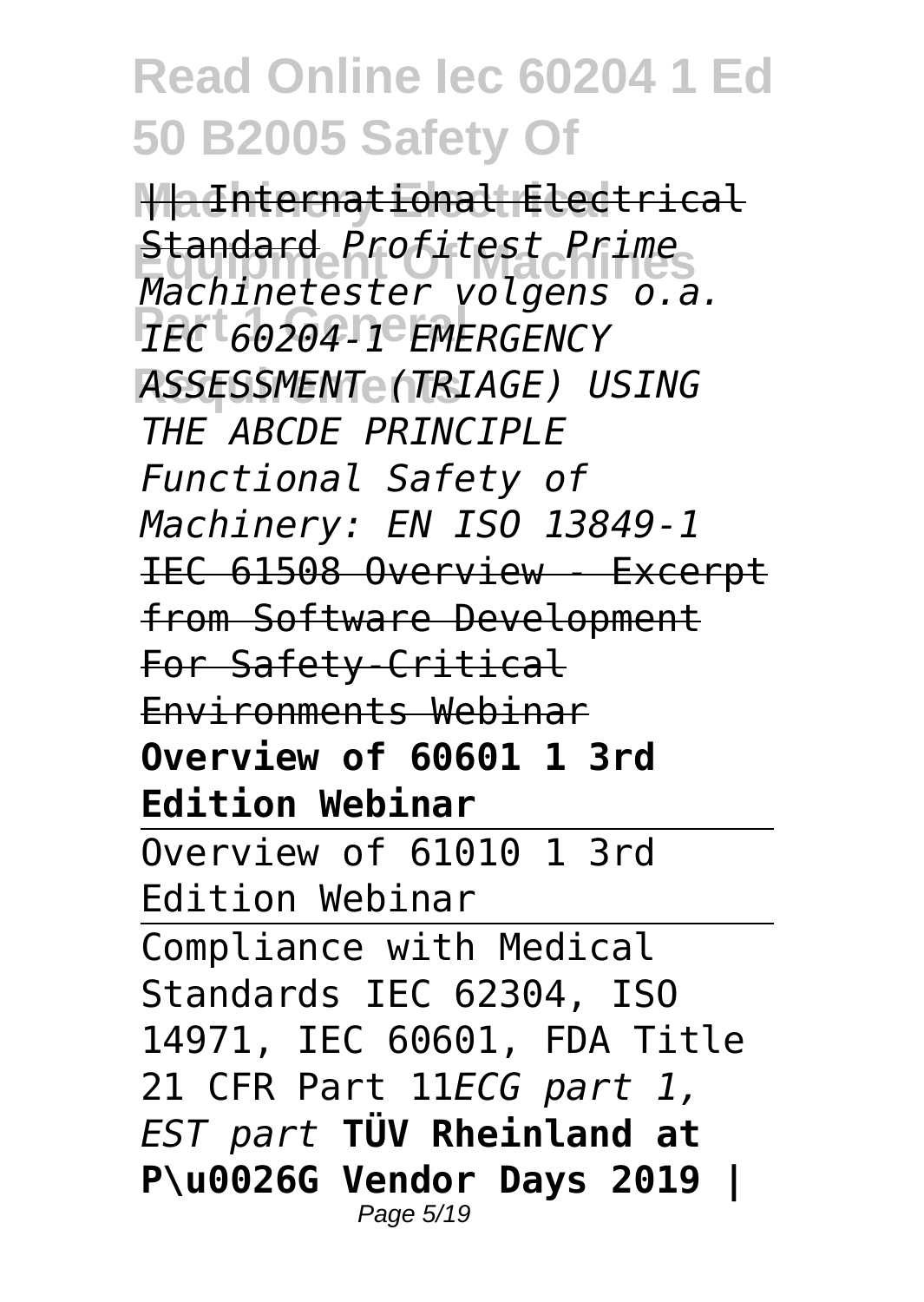**Machinery Directiveal Equipment Of Machines EN60204-1:2018** IEC 62368-1 **CE Marking Electrical** Engineering n<sub>is</sub>Introduction Hazard Based to ISO 13849-1Motor Controllers 101 - Increasing Demand for Safety Metrel MI 2094 CE Multi Tester <del>Iec</del> 60204 1 Ed 50 IEC 60204-1 Ed. 5.0 b:2005 Safety of machinery - Electrical equipment of machines - Part 1: General requirements. applies to the application of electrical, electronic and programmable electronic equipment and systems to machines not portable by hand while working, including a group of machines working together Page 6/19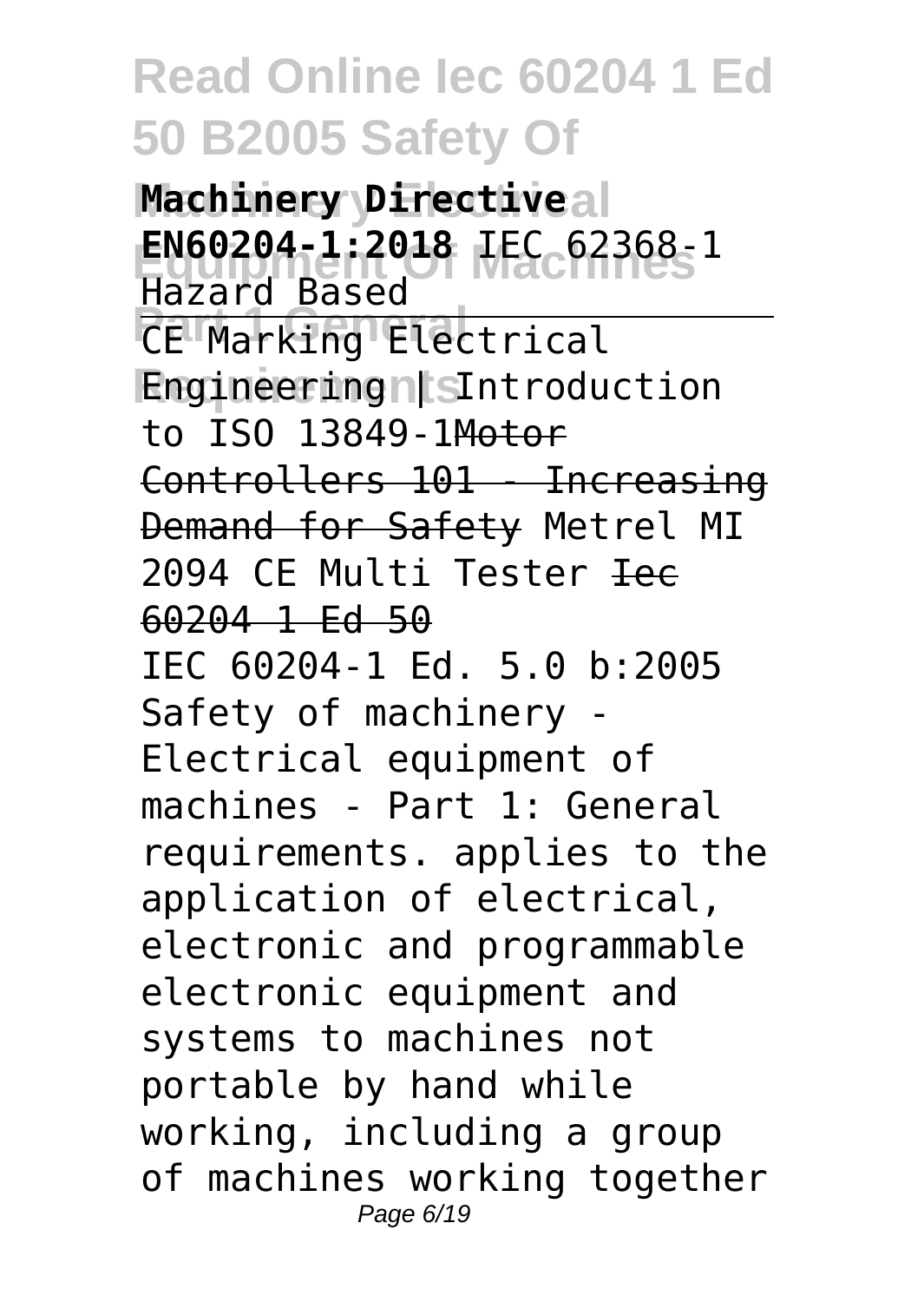in a co-ordinated manner

**Equipment Of Machines** IEC 60204-1 Ed. 5.0 b:2005 - **Part 1 General Street Street Street Street Street Street Street Street Street Street Street Street Street Street Rec 60204 1 Fd 50 B2005** Safety Of Machinery Electrical Equipment Of Machines Part 1 General Requirements. File Name: Iec 60204 1 Ed 50 B2005 Safety Of Machinery Electrical Equipment Of Machines Part 1 General Requirements.pdf Size: 4532 KB Type: PDF, ePub, eBook: Category: Book Uploaded: 2020 Oct 27, 11:33 Rating: 4.6/5 from 703 votes. Status: AVAILABLE Last checked: 68 Minutes ago! In order ...

Iec 60204 1 Ed 50 B2005 Page 7/19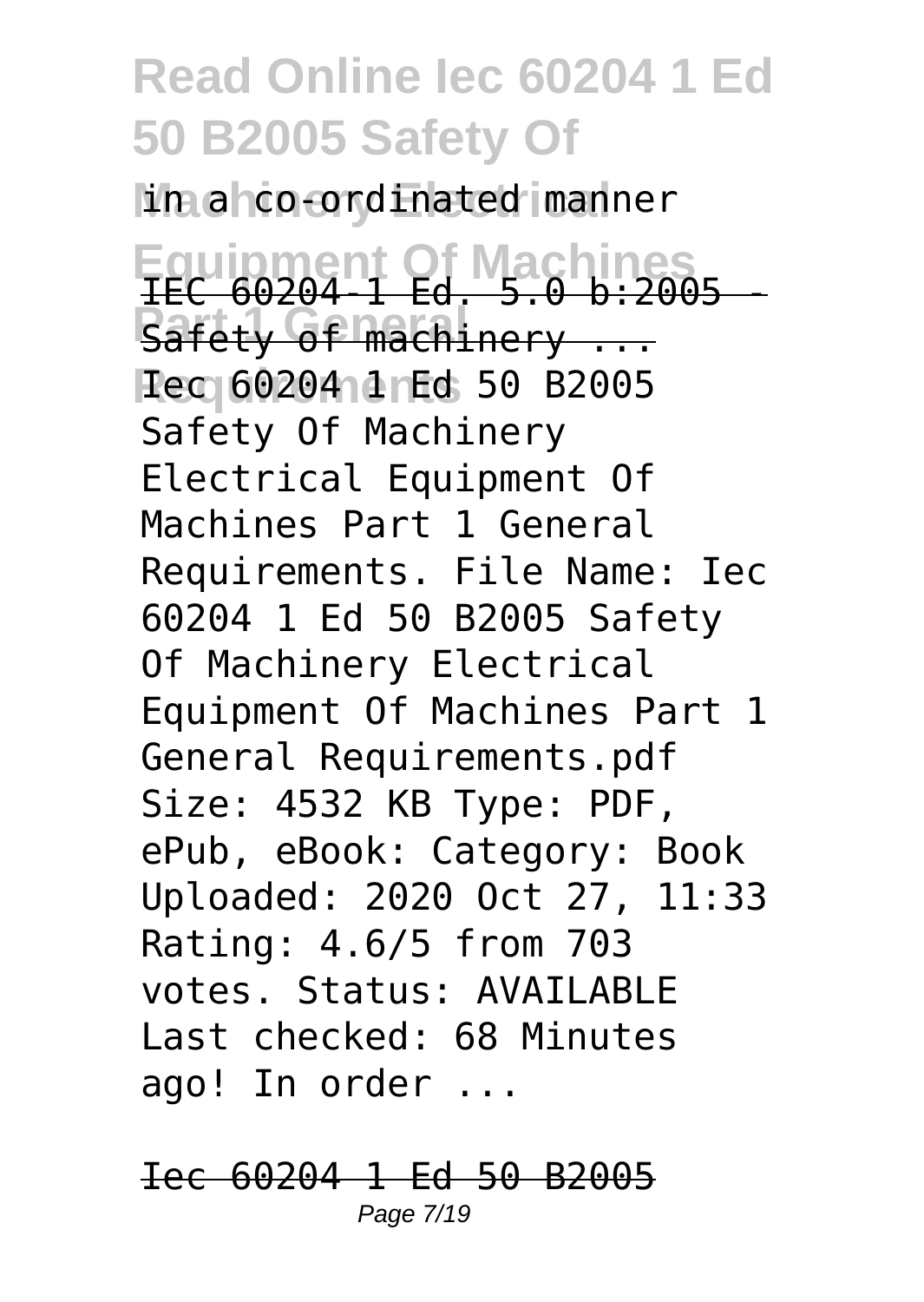Safety Of Machinery al Electrical **...**<br>TEC 60204 ... Machines **Part 1 General equipment of machines that** IEC 60204-1 is scoped to operate in the low-voltage range, generally accepted to be 1000 V a.c. or less, or 1500 V d.c. or less.

IEC 60204 - Wikipedia co ordinated manner file name iec 60204 1 ed 50 b2005 safety of machinery electrical equipment of machines part 1 general requirementspdf size 4532 kb type pdf epub ebook category book uploaded 2020 oct 27 1133 rating 46 5 from 703 votes amendment 1 safety of machinery electrical Page 8/19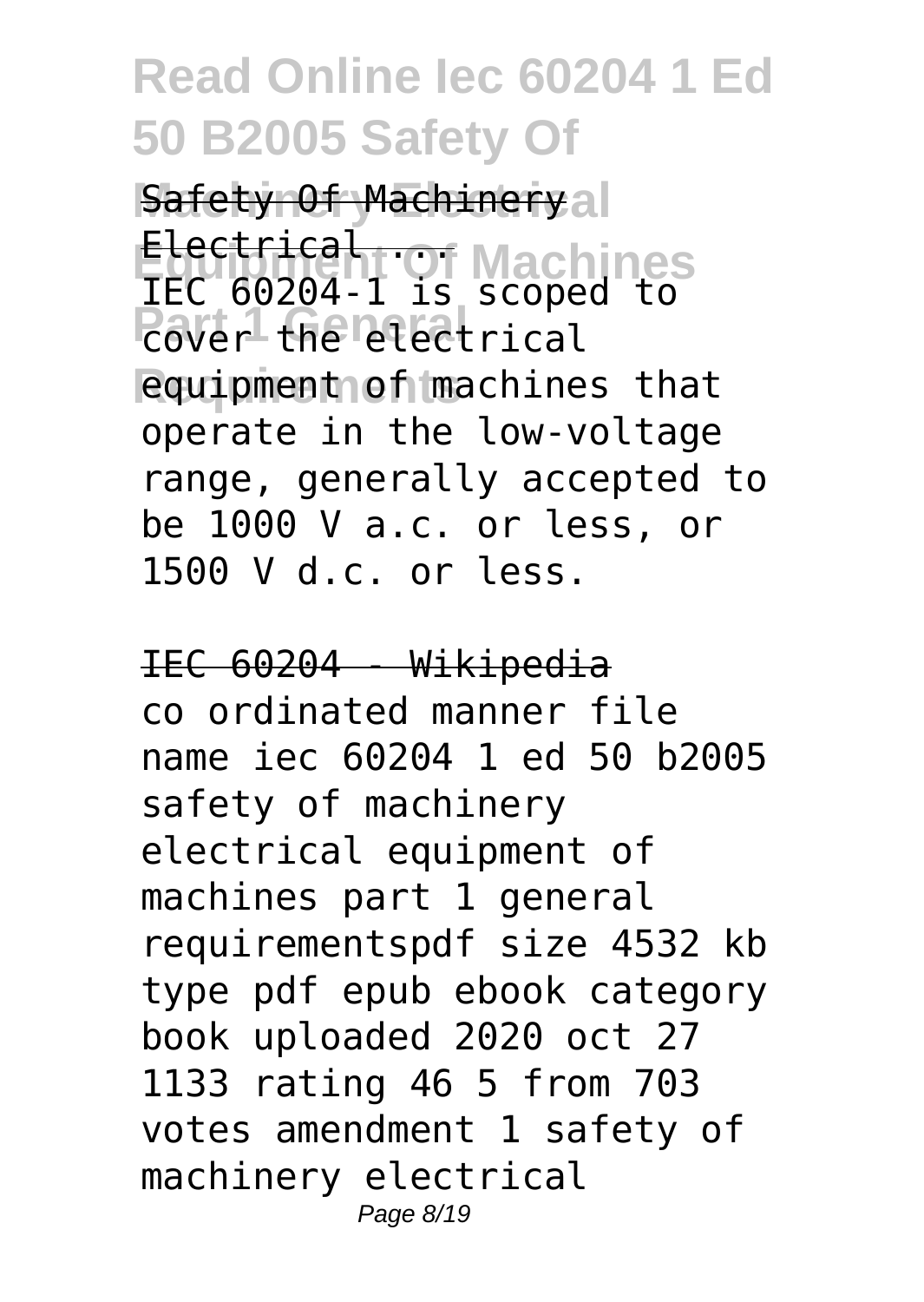equipment of machines part 1 general requirements this **Part 1 General** the application of **Requirements** electrical ... part of iec 60204 applies to

Iec 602041 Ed 50 B2005 Safety Of Machinery  $Electrical$ ... iec 60204 1 ed 50 b2005 safety of machinery electrical equipment of machines part 1 general requirements applies to the application of electrical electronic and programmable electronic equipment and systems to machines not portable by hand while working including a group of machines working together in a co ordinated manner Iec Page 9/19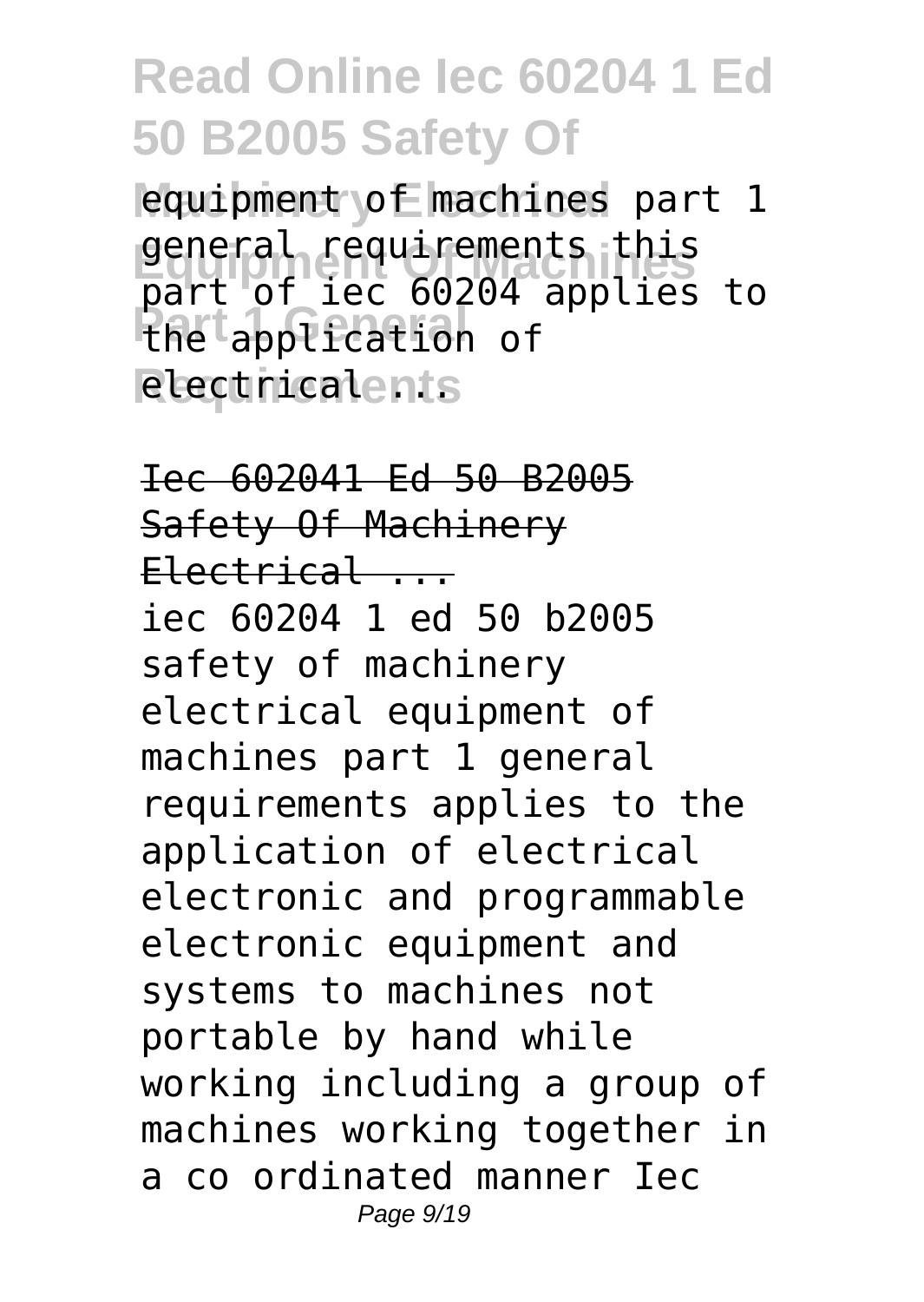**Machinery Electrical** 60204 1 Ed 50 B2005 Safety 0f Machinery iec 60204 1 ed **Part 1 General** 50 **b2005**.

**Rec 602041 Ed 50 B2005** Safety Of Machinery  $Electrical$ ... 1.2 IEC 60204-1 versus EN 60204-1 Synopsis: Short introduction to the difference between IEC and EN 60204 -1. Normally the IEC/ISO edition of a standard is no different from the following harmonized European edition (EN) of the same standard. For machinery to be installed in Europe, the EU directive 2006/42/EC on machinery applies.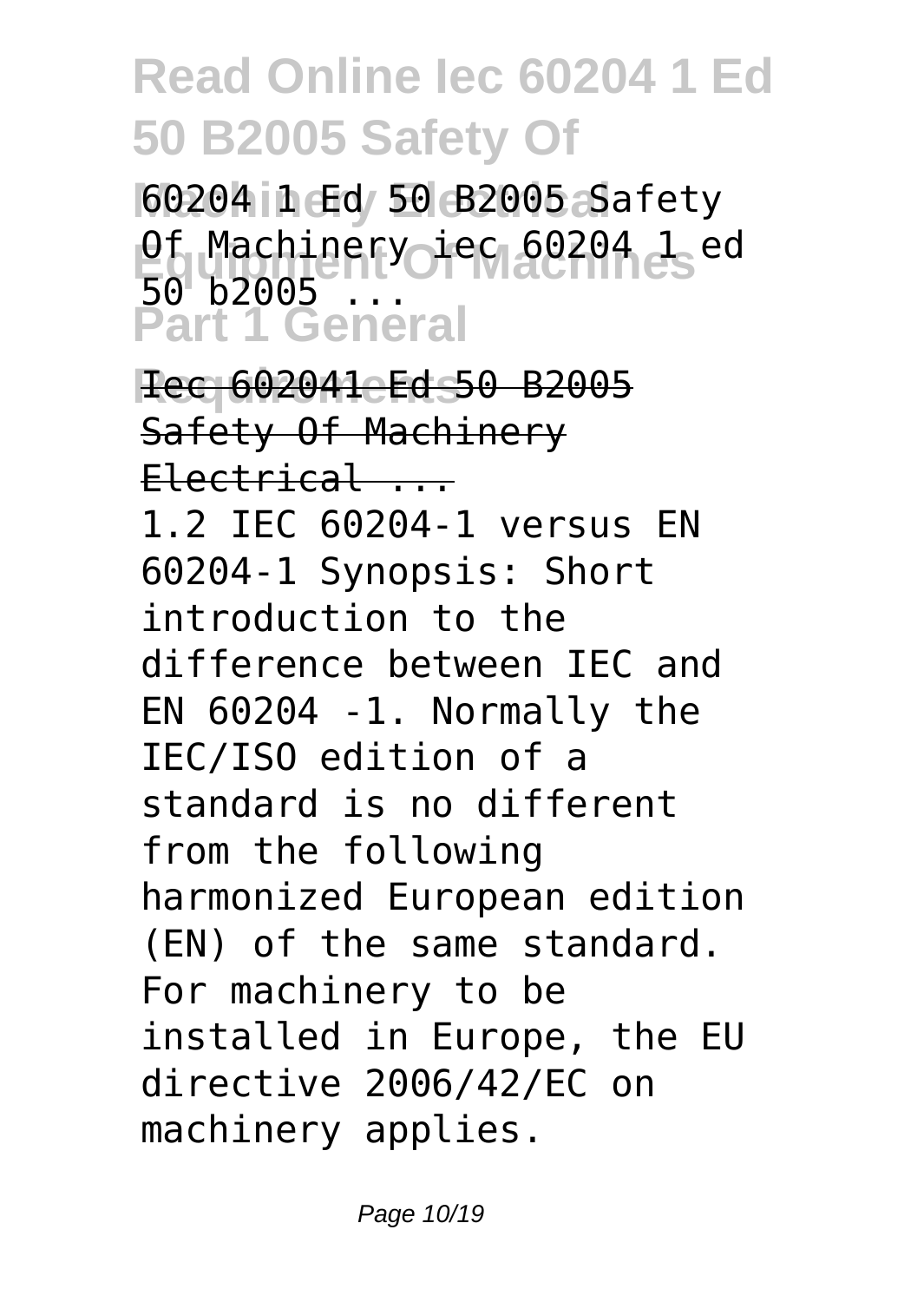www.81346.com IEC/EN 60204-1 **Equipment Of Machines** IEC 60204-1 - 2215 / 0677 / Result <sup>G</sup> Remark Verdict TRF **Req IEC60204 th 6.2.2 c c)** B Clause Requirement - Test Or the opening without the use of a key or a tool and without disconnection of live parts shall be possible only when all live parts are protected against direct contact to at least IP2X or IPXXB.

IEC 60204-1 Safety of machinery - Electrical equipment of ... IEC 60204-1:2016 applies to electrical, electronic and programmable electronic equipment and systems to machines not portable by Page 11/19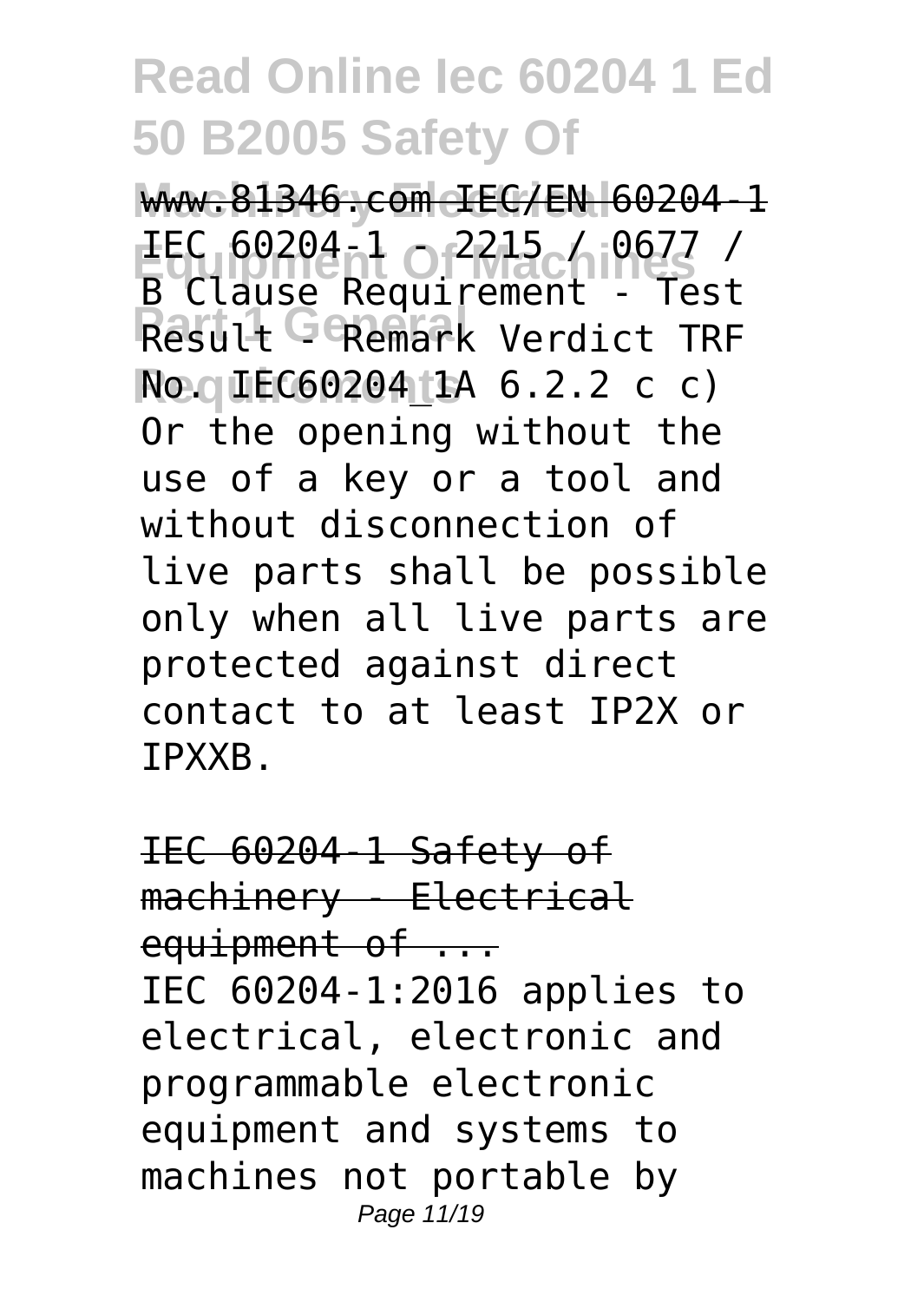hand while working<sub>cal</sub> including a group of mes **Part 1 General** manner. machines working together in

#### **Requirements**

IEC 60204-1:2016 | IEC Webstore

This Standard is an adoption with national modifications and has been reproduced from the draft IEC 60204-1, Ed. 5 (FDIS), Safety of machinery—Electrical equipment of machines – Part 1: General requirements, and has been varied as indicated to take account of Australian/New Zealand conditions.

AS 60204.1-2005 Safety of machinery - Electrical Page 12/19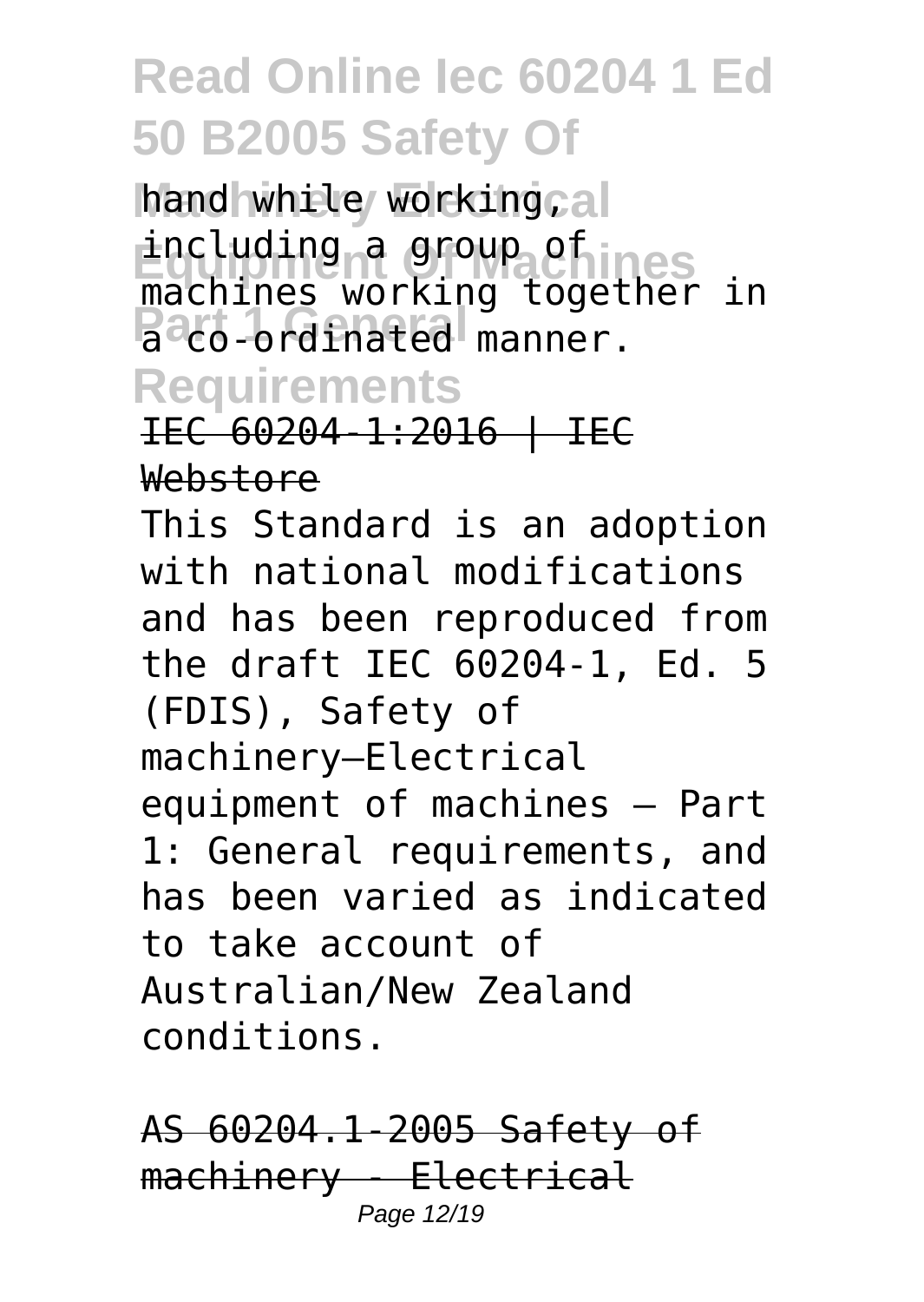equipment y Electrical **Equipment Of Machines** 60204-1 has been prepared by **TEC**<sup>t</sup>technical<sup>a</sup>committee 44: **Safety of machinery** -International Standard IEC Electrotechnical aspects. This sixth edition cancels and replaces the fifth edition published in 2005. It constitutes a technical revision.

Edition 6.0 2016-10 INTERNATIONAL STANDARD NORME ... IEC 60204-1:2005 Standard | Safety of machinery - Electrical equipment of machines - Part 1: General requirements

IEC 60204-1:2005 | IEC Page 13/19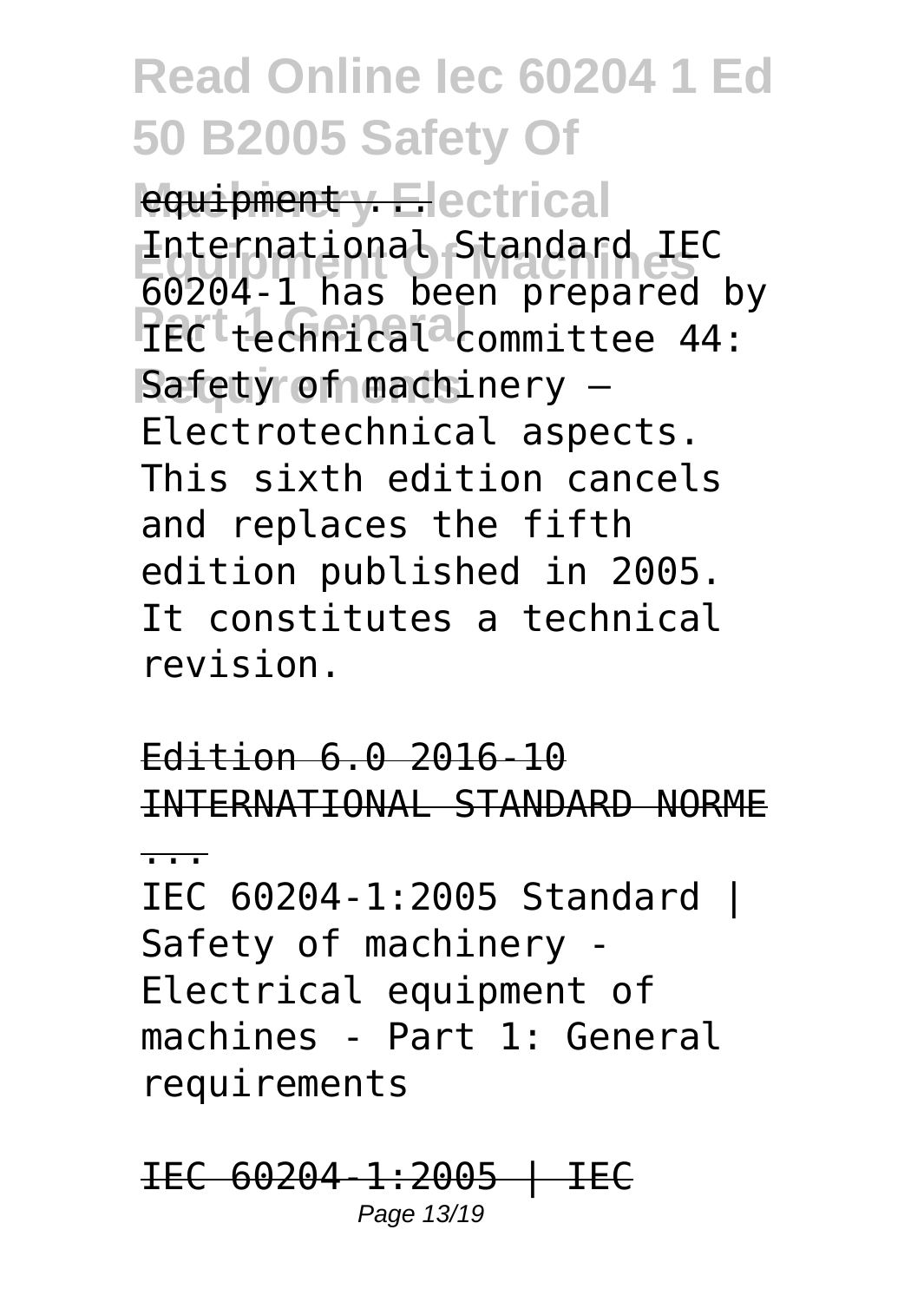#### **Read Online Iec 60204 1 Ed 50 B2005 Safety Of** Webstorery Electrical **Equipment Of Machines** IEC 60204-1:2016 RLV IEC **Part 1 General** 60204-31:2013 IEC **Requirements** 60204-32:2008 IEC 60204-11:2018 RLV IEC 60204-33:2009 IEC TS 60204-34:2016. Relevant for electromagnetic compatibility EMC smart city. Additional information. Details; History; Work in progress; Tags; Publication type: International Standard: Publication date: 2020-01-06: Edition: 1.0: Available language(s) English/French: TC/SC: TC 44 - Safety of ...

IEC 60204:2020 SER | IEC Webstore | electromagnetic Page 14/19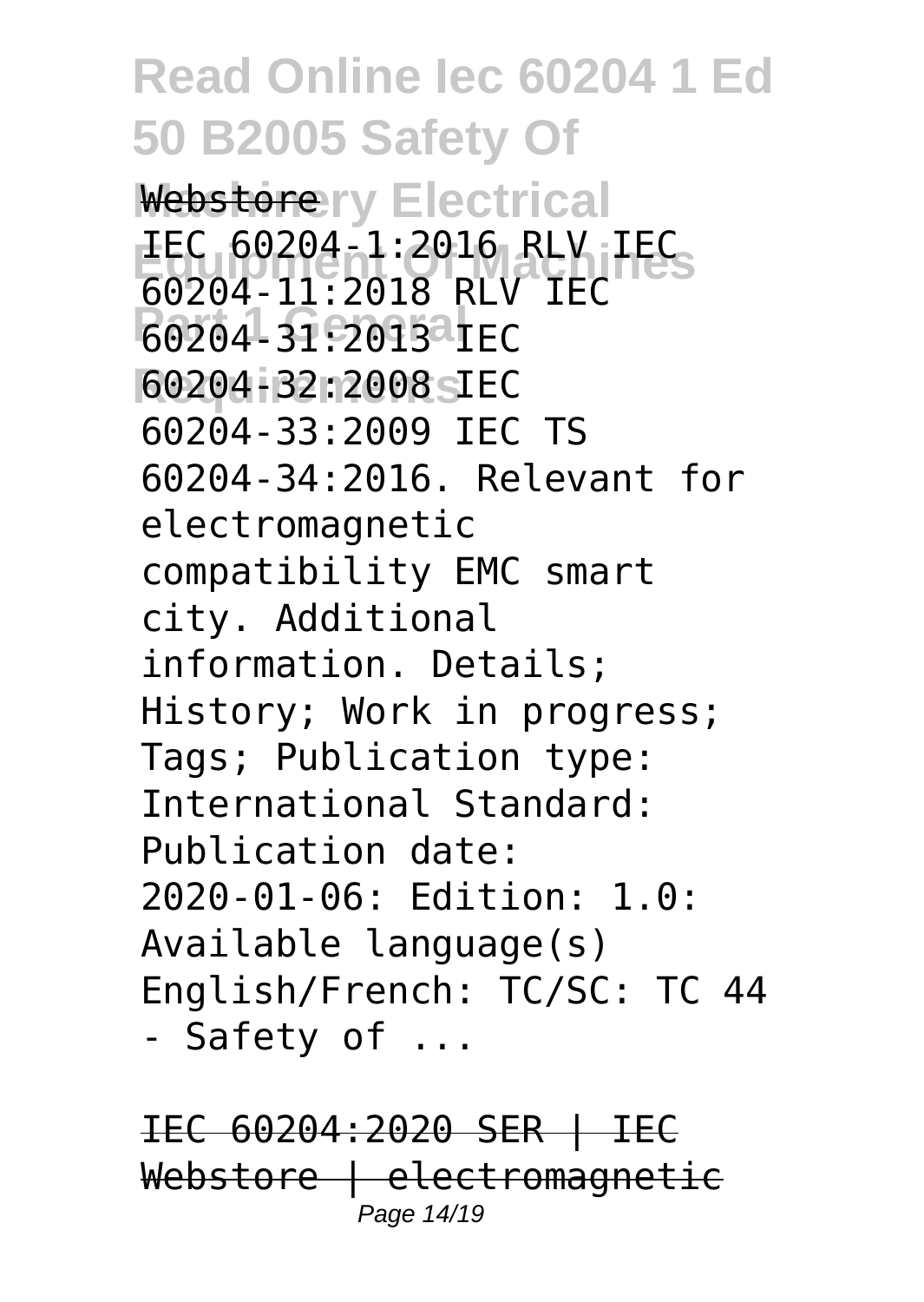**Read Online Iec 60204 1 Ed 50 B2005 Safety Of Machinery Electrical Equipment Of Machines** IEC 60204-33 Edition 1.0 **PART 1 GENERAL BRANCH RNTERNATIONALE Safety of** 2009-12 INTERNATIONAL machinery – Electrical equipment of machines – Part 33: Requirements for semiconductor fabrication equipment Sécurité des machines – Equipement électrique des machines – Partie 33: Exigences pour les équipeme nts de fabrication des semiconducteurs INTERNATIONAL ELECTROTECHNICAL COMMISSION

...

INTERNATIONAL STANDARD NORME INTERNATIONALE This part of IEC 60204 is Page 15/19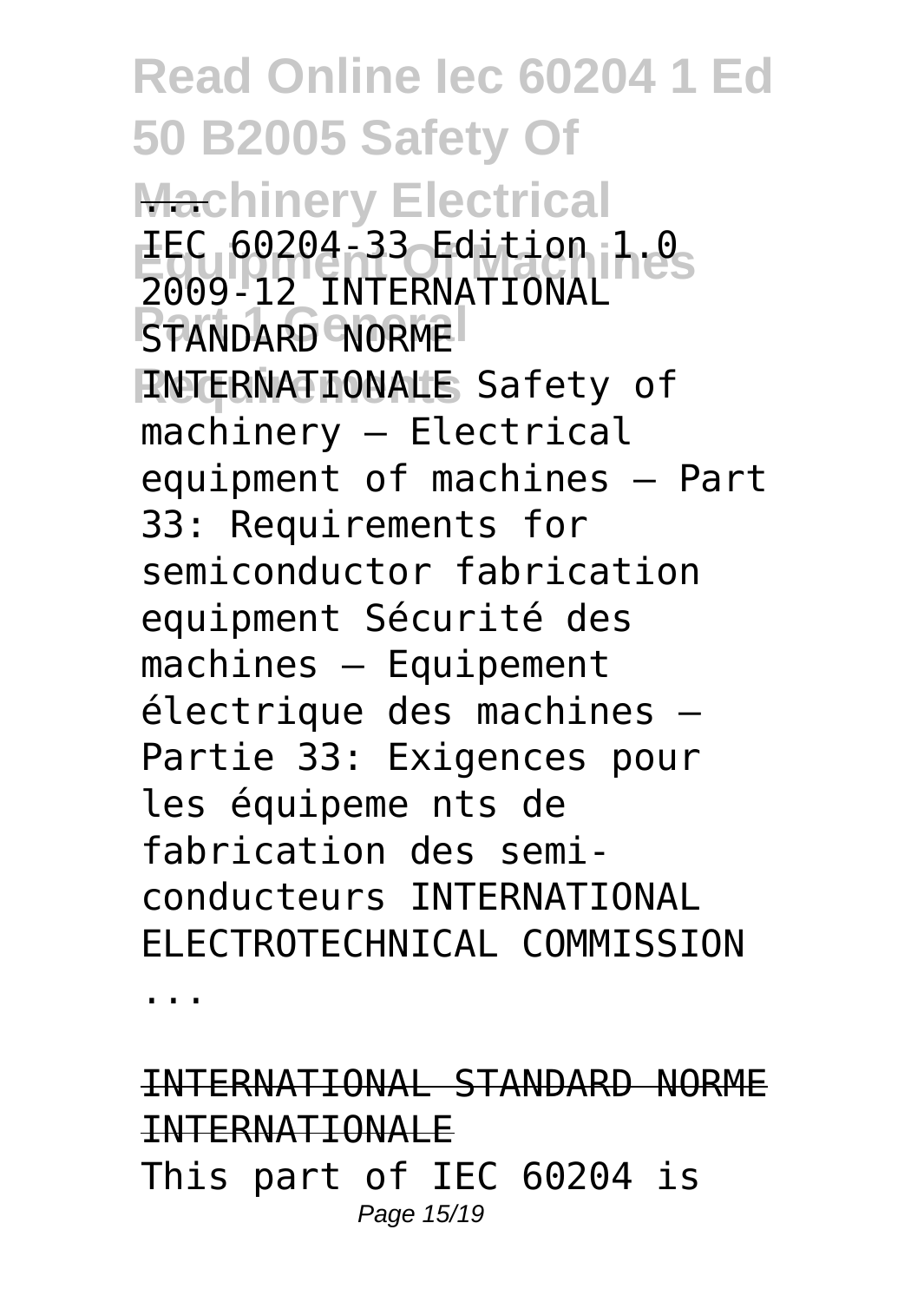applicable to equipment, or parts of equipment, which **Part 1 General** voltages above 1 000 V a.c. **Redu500nVedic.** and not operate with nominal supply exceeding 36 kV a.c. or d.c. with nominal frequencies not exceeding 200 Hz. For higher voltages or frequencies, special requirements may be needed.

REDLINE VERSION - Welcome to the IEC Webstore Abstract IEC 60204-31:2013 applies to electrical and electronic equipment, sewing machines, units and systems, designed specifically for professional use in the sewing industry.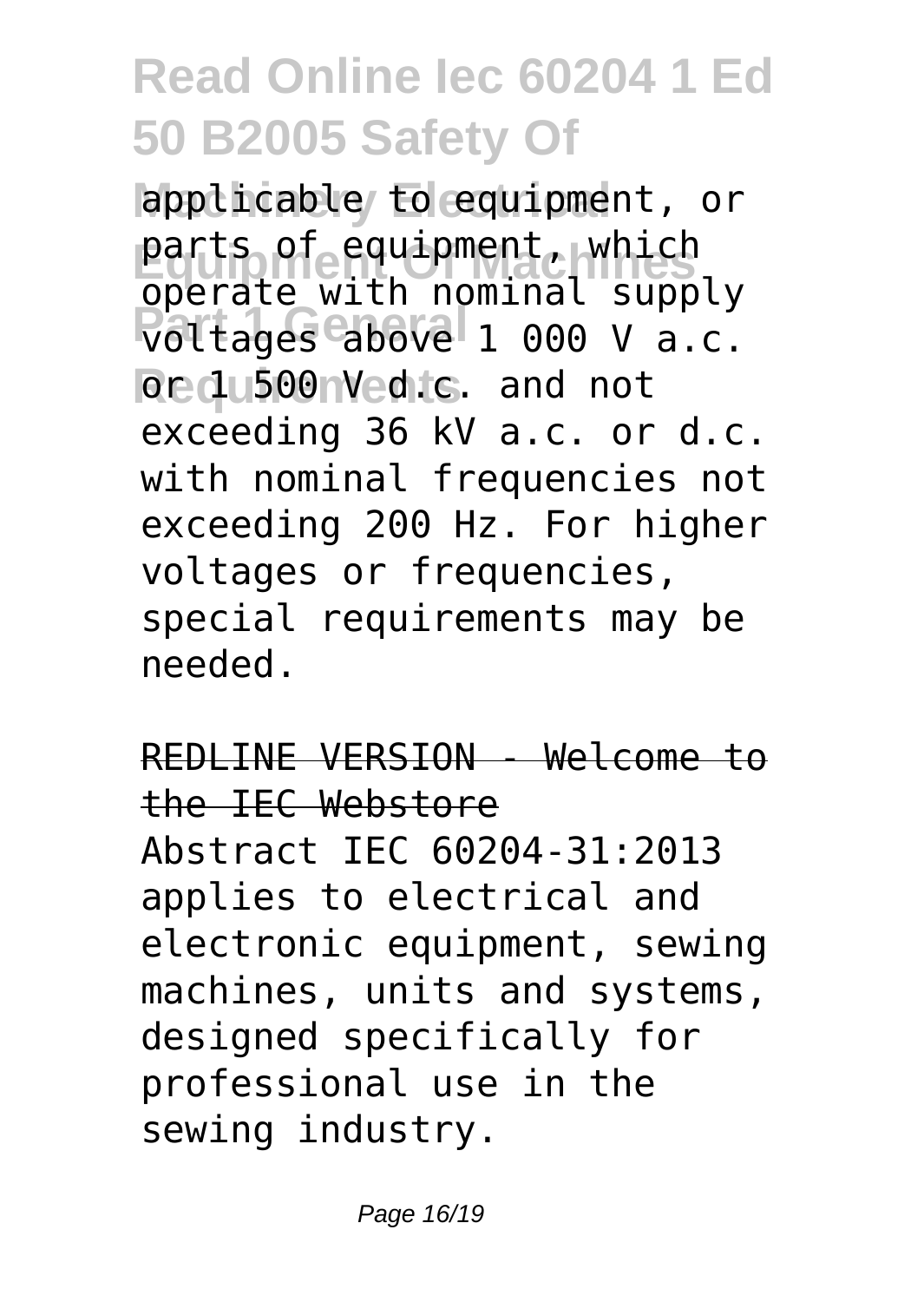**IEC 60204-31:2013 | IEC** Webstore ent Of Machines **Part 1 General Contracts** Click **Requirements** to learn more. Format PDF. Become a member and SAVE 50% Format HARDCOPY. Overview; Product Details; Standard Number : 20/30406672 DC: Title: BS EN 60204-1 AMD1. Safety of machinery. Electrical equipment of machines. Part 1. General requirements: Status: Draft for public comment, Current: Publication Date: 06 March 2020: Normative References(Required to achieve ...

20/30406672 DC - BS EN 60204-1 AMD1. Safety of machinery ... Page 17/19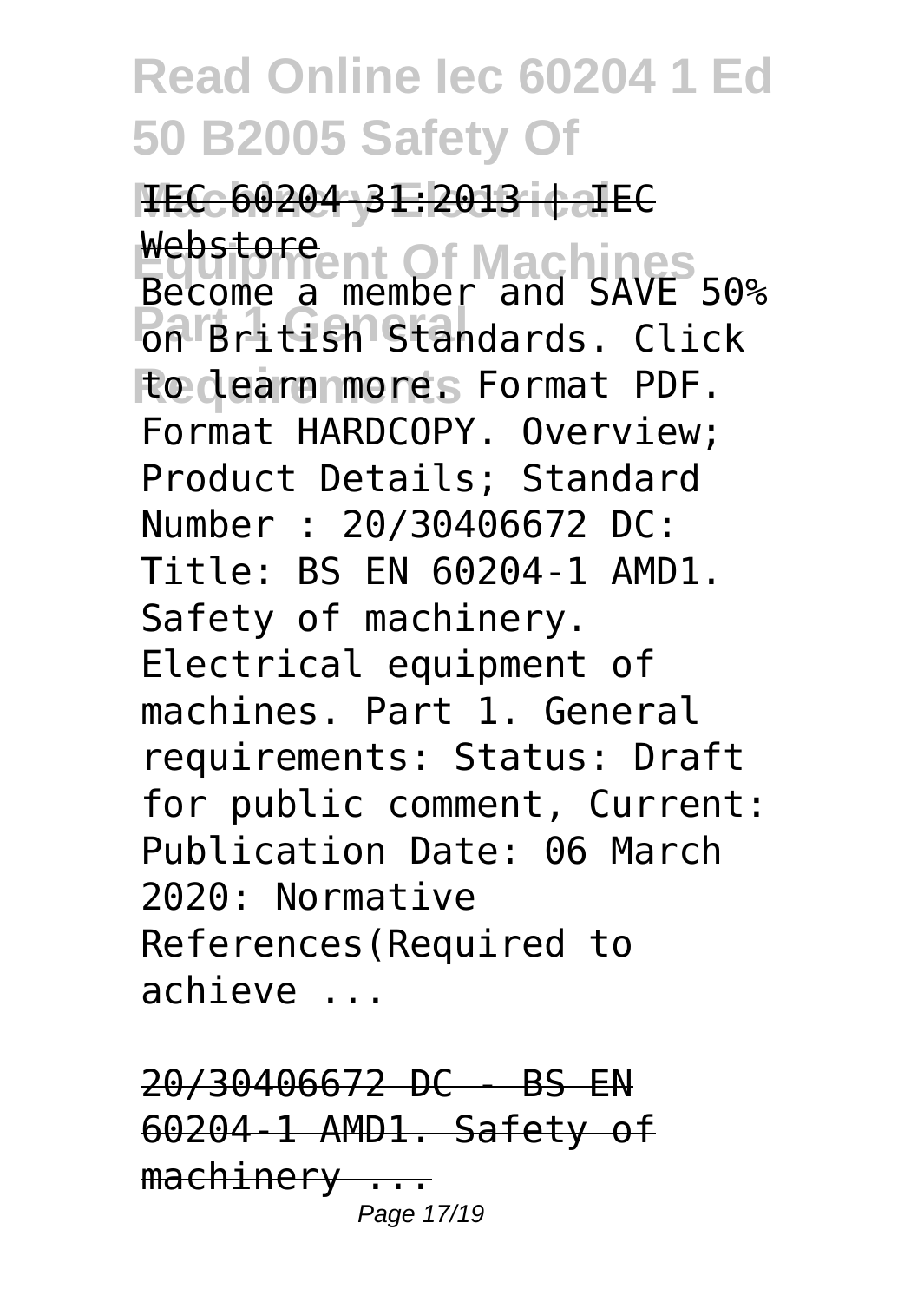**Machinery Electrical** iec 60204 1 ed 50 b2005 safety of machinery<br>
slectnical equipment  $\text{DPS}$ **Part 1 General** machines part 1 general **Requirements** requirements getting the electrical equipment of books iec 60204 1 ed 50 b2005 safety of machinery electrical equipment of machines part 1 general requirements now is not type of inspiring means you could not lonely going in the manner of books growth or library or borrowing from your associates to admittance them this is an ...

TextBook Iec 602041 Ed 50 B2005 Safety Of Machinery

...

iec 60204 1 ed 50 b2005 Page 18/19